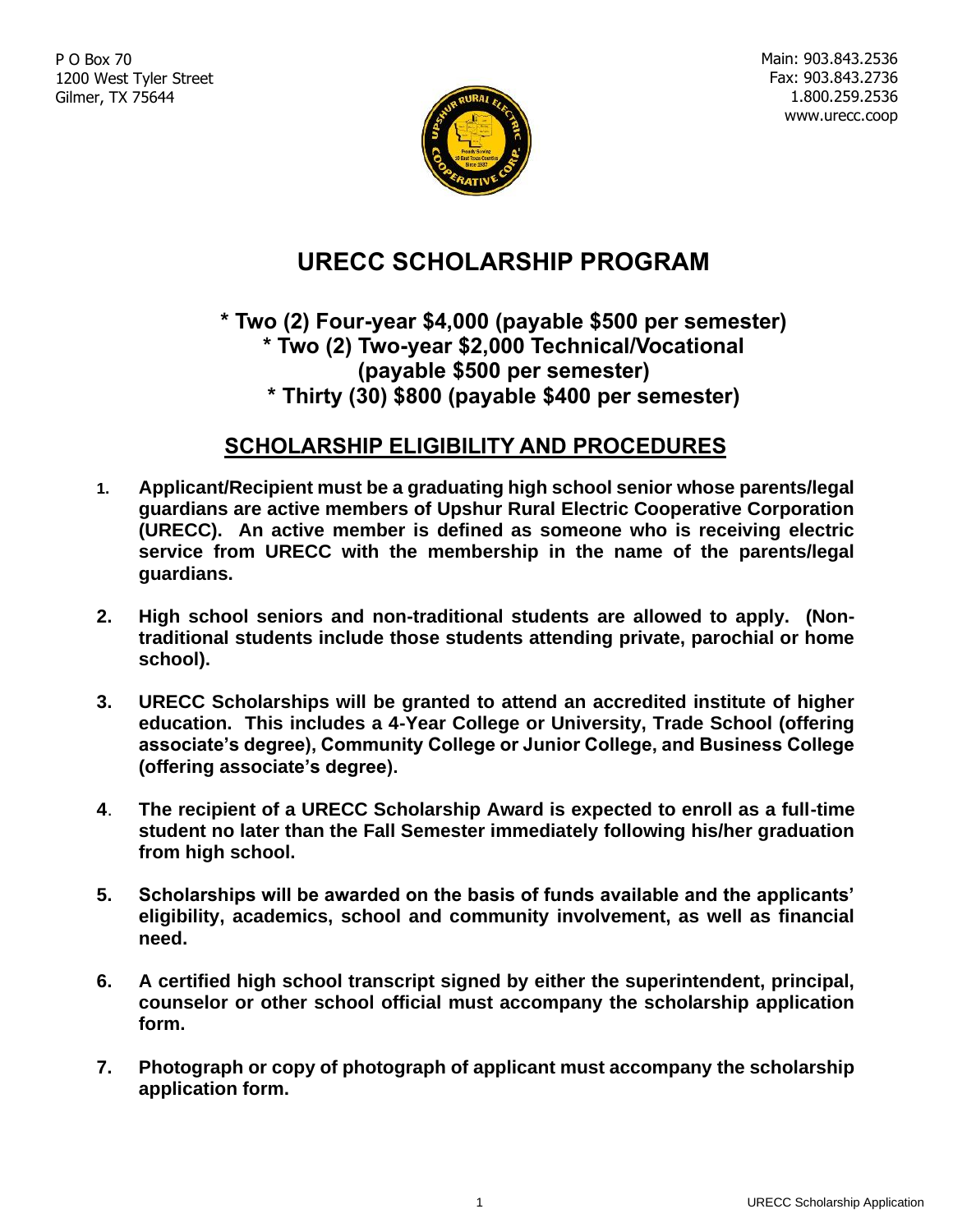**8. Applicants for the college/university scholarships must have taken the ACT or the SAT. Test scores must be on the official high school transcript and/or a copy of the official results attached to the scholarship application form.** 

### *NOTE: ACT/SAT TEST SCORES ARE NOT REQUIRED FOR THE TECHNICAL/VOCATIONAL SCHOLARSHIP*

- **9. Applicant must be of good character as evidenced by three (3) letters of recommendation. (Please submit two (2) letters from a teacher, principal, counselor, etc. from your current school and one (1) from a community member, pastor, or employer, etc.) All letters must be signed and accompany the scholarship application form.**
- **10. The scholarship award will be paid directly to the accredited institution of higher education of the recipient's choice. The funds may be distributed at the discretion of the institute of higher education as long as they are used to pay the expenses of the student's education. These expenses are defined as tuition, fees, and required course-related supplies and books. Any unused funds must be returned to URECC.**
- 11. **No funds will be paid to the institute of higher education until the scholarship recipient completes and returns the acceptance form to URECC.**
- **12. If the student withdraws from the institute of higher education before the entire award has been used, the unused portion of the scholarship is to be refunded to URECC and will go back into the URECC Scholarship Fund.**
- **13. A student who decides to transfer to another institute of higher education is entitled to utilize any funds remaining of a URECC Scholarship. Upon written notification of the enrollment, URECC will issue the remaining funds.**
- **14. It is permissible for the recipient to use funds from other scholarships at the same time as a URECC Scholarship.**
- **15. Scholarship recipients must provide a copy of his/her grades to URECC before monies are paid for the next semester.**
- **16. URECC Director and/or employee family members are ineligible. Family is defined as child, step-child, brother/sister (step/half), In-law, grandchild, step-grandchild, cousin, niece, or nephew.**

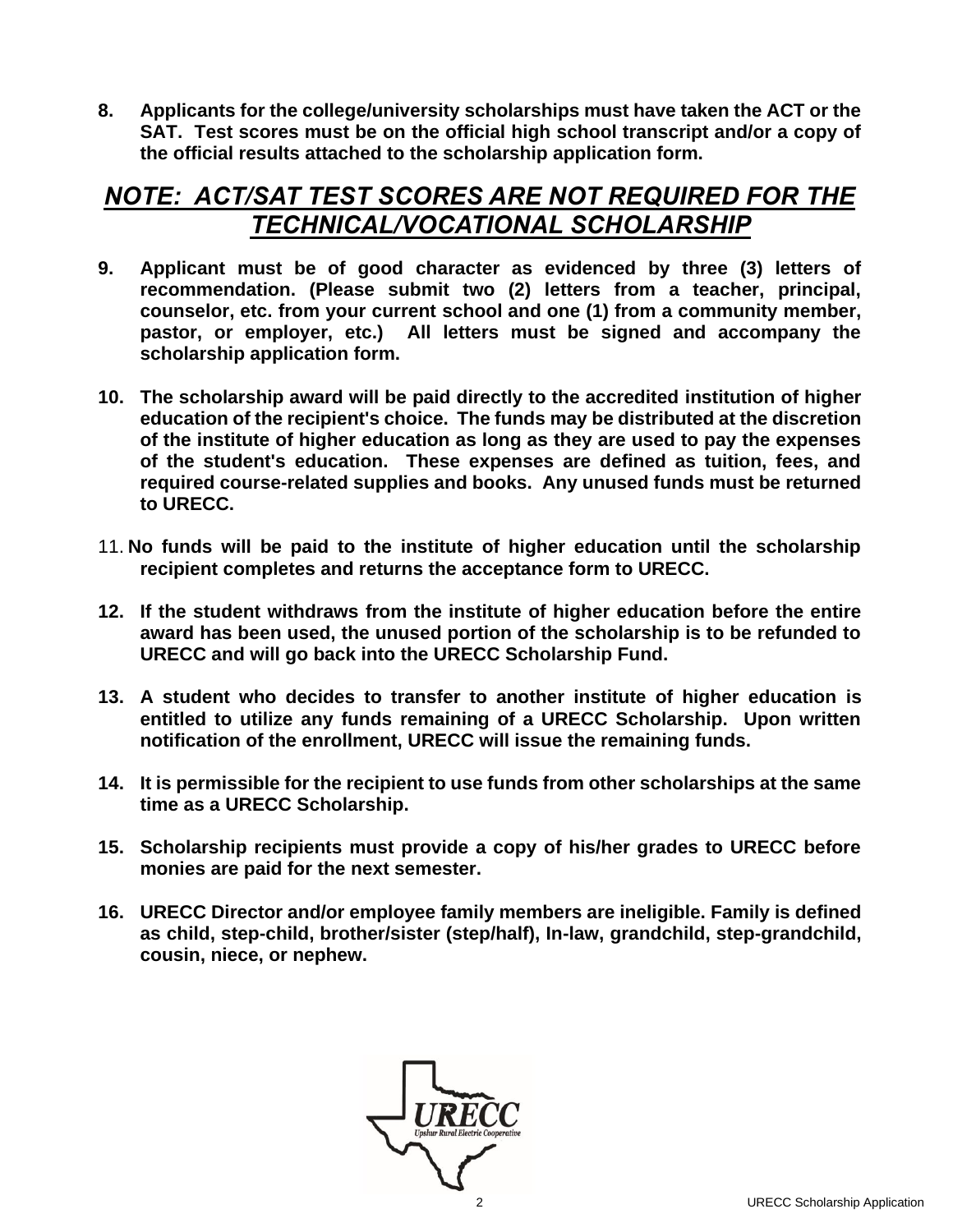P O Box 70 1200 West Tyler Street Gilmer, TX 75644



## **URECC SCHOLARSHIP APPLICATION**

## **DEADLINE FOR RECEIPT OF APPLICATION BY URECC IS APRIL 15**

(If the  $15<sup>th</sup>$  falls on a Saturday or Sunday, application will be due the following Monday)

### **Application is not complete without the following and will be disqualified if not included:**

\_\_\_\_\_\_\_ Original scholarship application

- \_\_\_\_\_\_\_ One (1) wallet size (school type) picture of applicant (may be published in local newspapers if awarded a scholarship)
- \_\_\_\_\_\_\_ Three (3) letters of reference for the applicant
- \_\_\_\_\_\_\_ Official High School Transcript
- \_\_\_\_\_\_\_ Official ACT and/or SAT Documentation (if not on transcript) (is NOT required for the Technical/Vocational Scholarship)

\_\_\_\_\_\_\_ Signature of Applicant and Member

NOTE: Any application or any additional information received after April 15 will not be reviewed or considered by the URECC Scholarship Committee.

Scholarships will be awarded and recipients notified following final approval of the URECC Board of Directors by May 1.

### **Please return completed scholarship application to:**

**Upshur Rural Electric URECC Scholarship Program P O Box 70 1200 West Tyler Street Gilmer, TX 75644**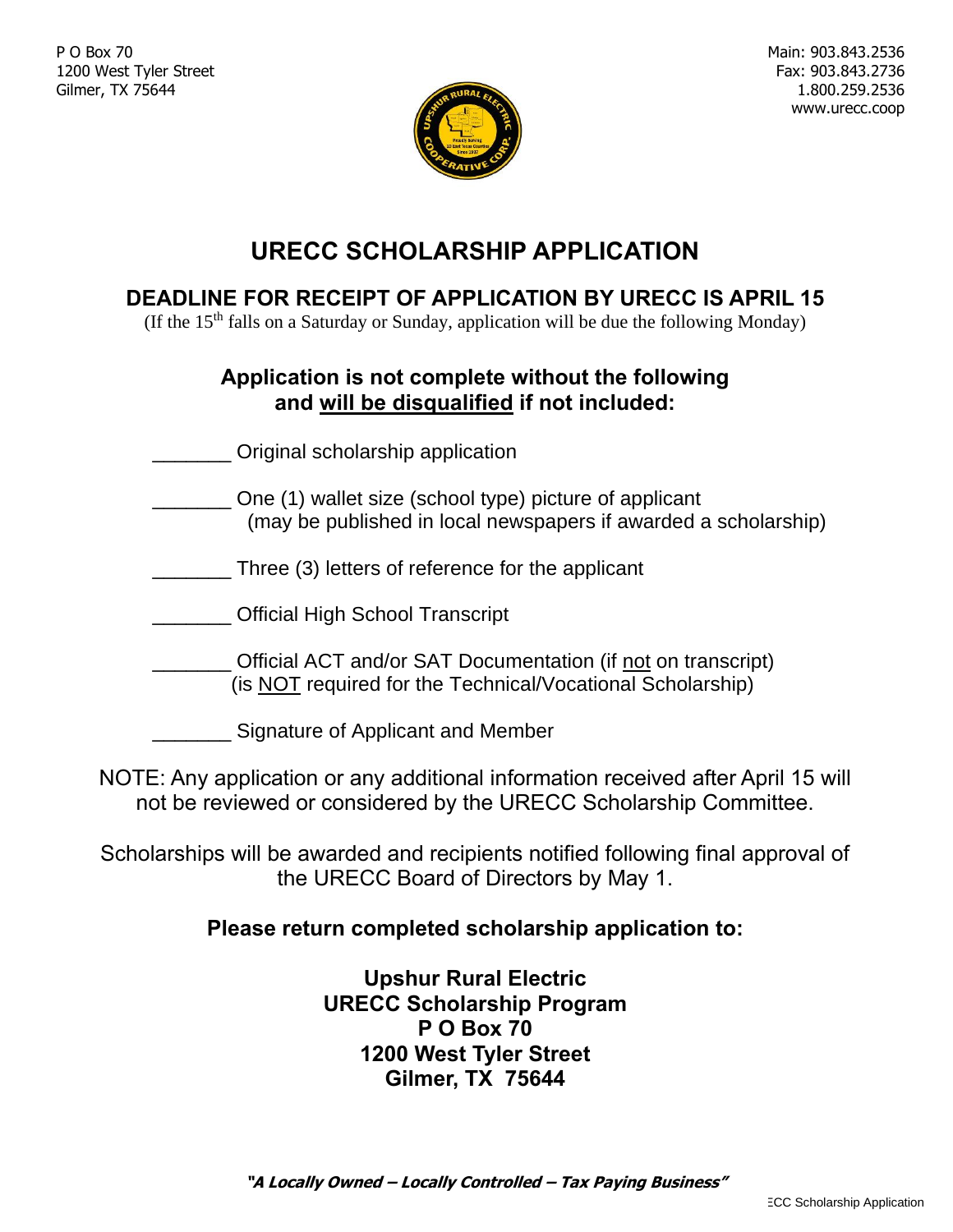

# **URECC Scholarship Application Form**

| <b>Applicant</b>                    |                                                                                                                       |          |
|-------------------------------------|-----------------------------------------------------------------------------------------------------------------------|----------|
| (Last)                              | (First)                                                                                                               | (Middle) |
|                                     |                                                                                                                       |          |
|                                     | Your parent(s) or guardians(s) must be an active member of Upshur Rural Electric Cooperative                          |          |
| Please provide account information: |                                                                                                                       |          |
| <b>Account Number</b>               |                                                                                                                       |          |
| <b>Name on Account</b>              |                                                                                                                       |          |
|                                     |                                                                                                                       |          |
| Place and date of birth             | <u> 1989 - Johann Barn, amerikan berkema di sebagai berkema di sebagai berkema di sebagai berkema di sebagai berk</u> |          |
|                                     |                                                                                                                       |          |
| Name of high school attended        |                                                                                                                       |          |
|                                     |                                                                                                                       |          |
| Date of high school graduation      |                                                                                                                       |          |
|                                     |                                                                                                                       |          |
|                                     |                                                                                                                       |          |
|                                     |                                                                                                                       |          |
|                                     |                                                                                                                       |          |
|                                     |                                                                                                                       |          |

**"A Locally Owned – Locally Controlled – Tax Paying Business"**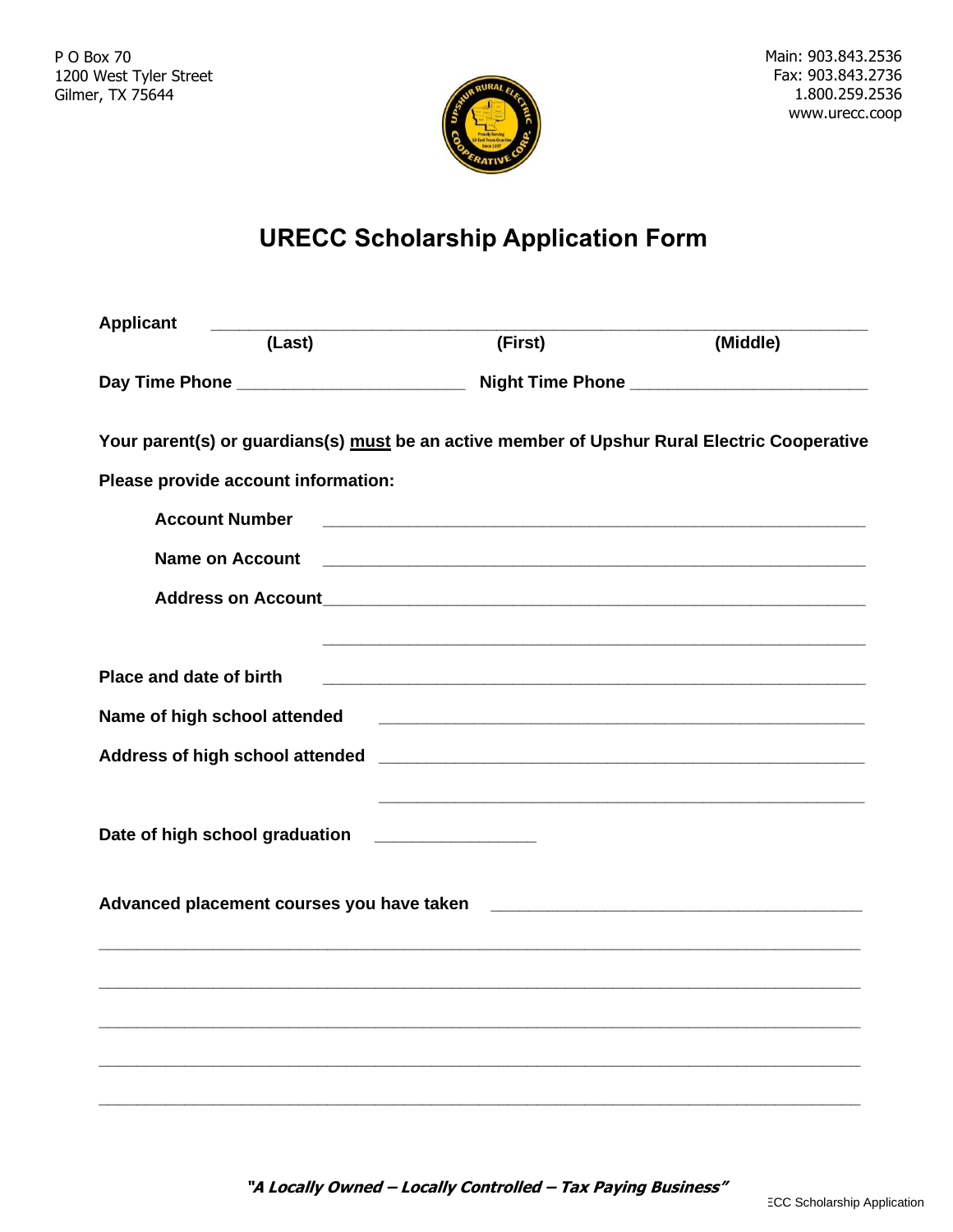| List the names and ages of other persons in your household who are supported by your<br>parents/guardians. If they are in school or college, please indicate.                                                                        |  |  |
|--------------------------------------------------------------------------------------------------------------------------------------------------------------------------------------------------------------------------------------|--|--|
|                                                                                                                                                                                                                                      |  |  |
|                                                                                                                                                                                                                                      |  |  |
|                                                                                                                                                                                                                                      |  |  |
|                                                                                                                                                                                                                                      |  |  |
|                                                                                                                                                                                                                                      |  |  |
|                                                                                                                                                                                                                                      |  |  |
|                                                                                                                                                                                                                                      |  |  |
| <b>Employer</b><br><u> 2000 - 2000 - 2000 - 2000 - 2000 - 2000 - 2000 - 2000 - 2000 - 2000 - 2000 - 2000 - 2000 - 2000 - 2000 - 200</u>                                                                                              |  |  |
| If Father/Guardian owns a business, name of business <b>contract to the contract of the contract of the contract of the contract of the contract of the contract of the contract of the contract of the contract of the contract</b> |  |  |
|                                                                                                                                                                                                                                      |  |  |
|                                                                                                                                                                                                                                      |  |  |
|                                                                                                                                                                                                                                      |  |  |
| <b>Employer</b>                                                                                                                                                                                                                      |  |  |
| If Mother/Guardian owns a business, name of business____________________________                                                                                                                                                     |  |  |
|                                                                                                                                                                                                                                      |  |  |
|                                                                                                                                                                                                                                      |  |  |
| Briefly state your own work history (after school and summers):                                                                                                                                                                      |  |  |
|                                                                                                                                                                                                                                      |  |  |
|                                                                                                                                                                                                                                      |  |  |
|                                                                                                                                                                                                                                      |  |  |
|                                                                                                                                                                                                                                      |  |  |
|                                                                                                                                                                                                                                      |  |  |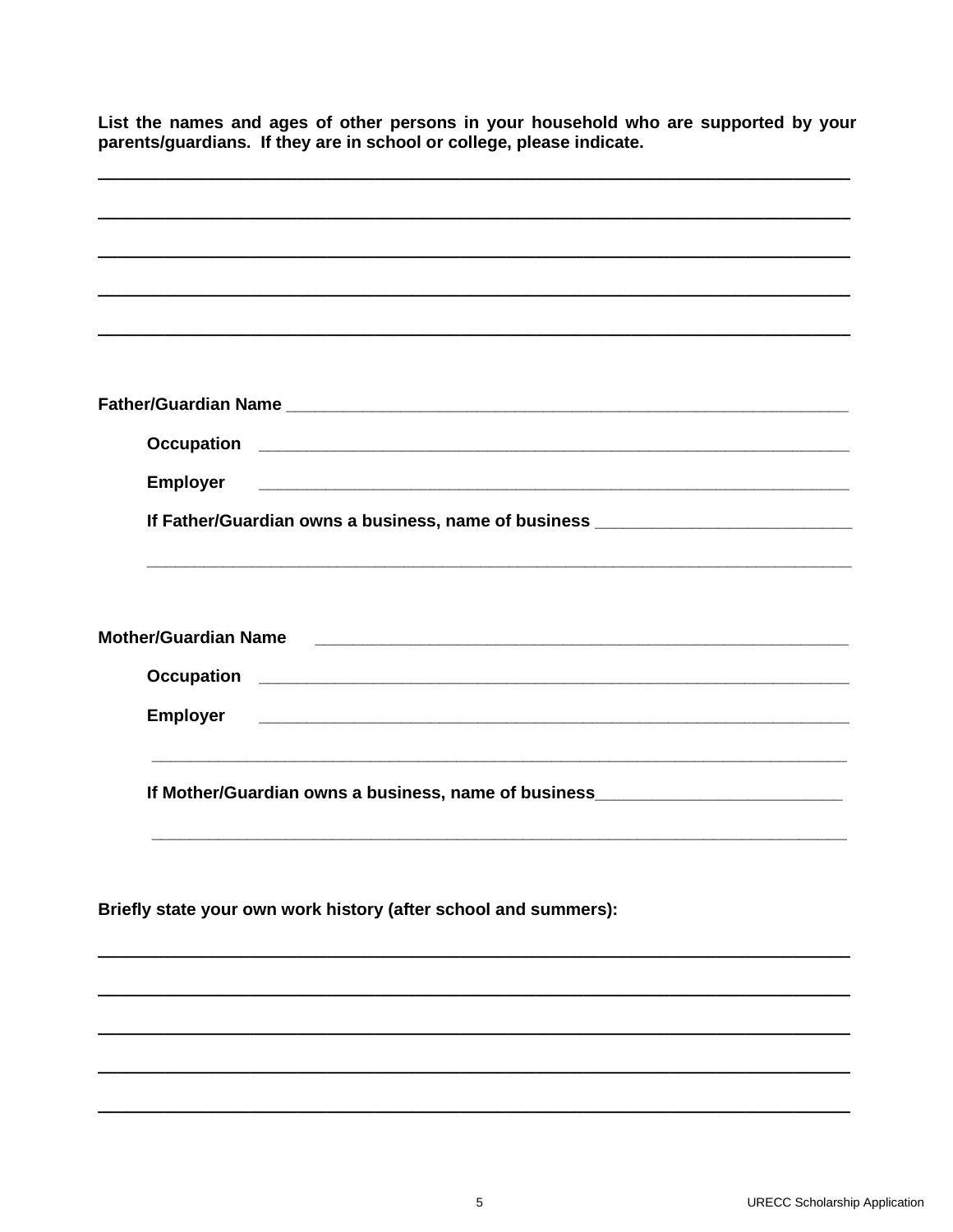**YOUR PERSONAL FINANCIAL STATEMENT**

**(Not your parents)**

| <b>AVAILABLE FINANCIAL RESOURCES</b>           |              |                                                                                                                                                                                                                                                                                                                                                                                                                                 |
|------------------------------------------------|--------------|---------------------------------------------------------------------------------------------------------------------------------------------------------------------------------------------------------------------------------------------------------------------------------------------------------------------------------------------------------------------------------------------------------------------------------|
| Savings and cash available at start of college |              | $\frac{1}{2}$                                                                                                                                                                                                                                                                                                                                                                                                                   |
| Value of other assets (livestock, cars, etc.)  |              |                                                                                                                                                                                                                                                                                                                                                                                                                                 |
| Total value of scholarships already received   |              | $\frac{1}{\sqrt{1-\frac{1}{2}}}\frac{1}{\sqrt{1-\frac{1}{2}}}\frac{1}{\sqrt{1-\frac{1}{2}}}\frac{1}{\sqrt{1-\frac{1}{2}}}\frac{1}{\sqrt{1-\frac{1}{2}}}\frac{1}{\sqrt{1-\frac{1}{2}}}\frac{1}{\sqrt{1-\frac{1}{2}}}\frac{1}{\sqrt{1-\frac{1}{2}}}\frac{1}{\sqrt{1-\frac{1}{2}}}\frac{1}{\sqrt{1-\frac{1}{2}}}\frac{1}{\sqrt{1-\frac{1}{2}}}\frac{1}{\sqrt{1-\frac{1}{2}}}\frac{1}{\sqrt{1-\frac{1}{2}}}\frac{1}{\sqrt{1-\frac{$ |
|                                                | <b>TOTAL</b> | \$                                                                                                                                                                                                                                                                                                                                                                                                                              |
|                                                |              |                                                                                                                                                                                                                                                                                                                                                                                                                                 |
|                                                |              |                                                                                                                                                                                                                                                                                                                                                                                                                                 |
|                                                |              |                                                                                                                                                                                                                                                                                                                                                                                                                                 |
| ACT Score <b>ACT Score</b>                     |              | Date taken Management and the state of the state of the state of the state of the state of the state of the state of the state of the state of the state of the state of the state of the state of the state of the state of t                                                                                                                                                                                                  |
|                                                |              |                                                                                                                                                                                                                                                                                                                                                                                                                                 |
|                                                |              | (Official results must be on your official transcript and/or attached to this application)                                                                                                                                                                                                                                                                                                                                      |
|                                                |              |                                                                                                                                                                                                                                                                                                                                                                                                                                 |
|                                                |              |                                                                                                                                                                                                                                                                                                                                                                                                                                 |
|                                                |              |                                                                                                                                                                                                                                                                                                                                                                                                                                 |
|                                                |              |                                                                                                                                                                                                                                                                                                                                                                                                                                 |
|                                                |              |                                                                                                                                                                                                                                                                                                                                                                                                                                 |
|                                                |              |                                                                                                                                                                                                                                                                                                                                                                                                                                 |
|                                                |              |                                                                                                                                                                                                                                                                                                                                                                                                                                 |
|                                                |              |                                                                                                                                                                                                                                                                                                                                                                                                                                 |
|                                                |              |                                                                                                                                                                                                                                                                                                                                                                                                                                 |
|                                                |              |                                                                                                                                                                                                                                                                                                                                                                                                                                 |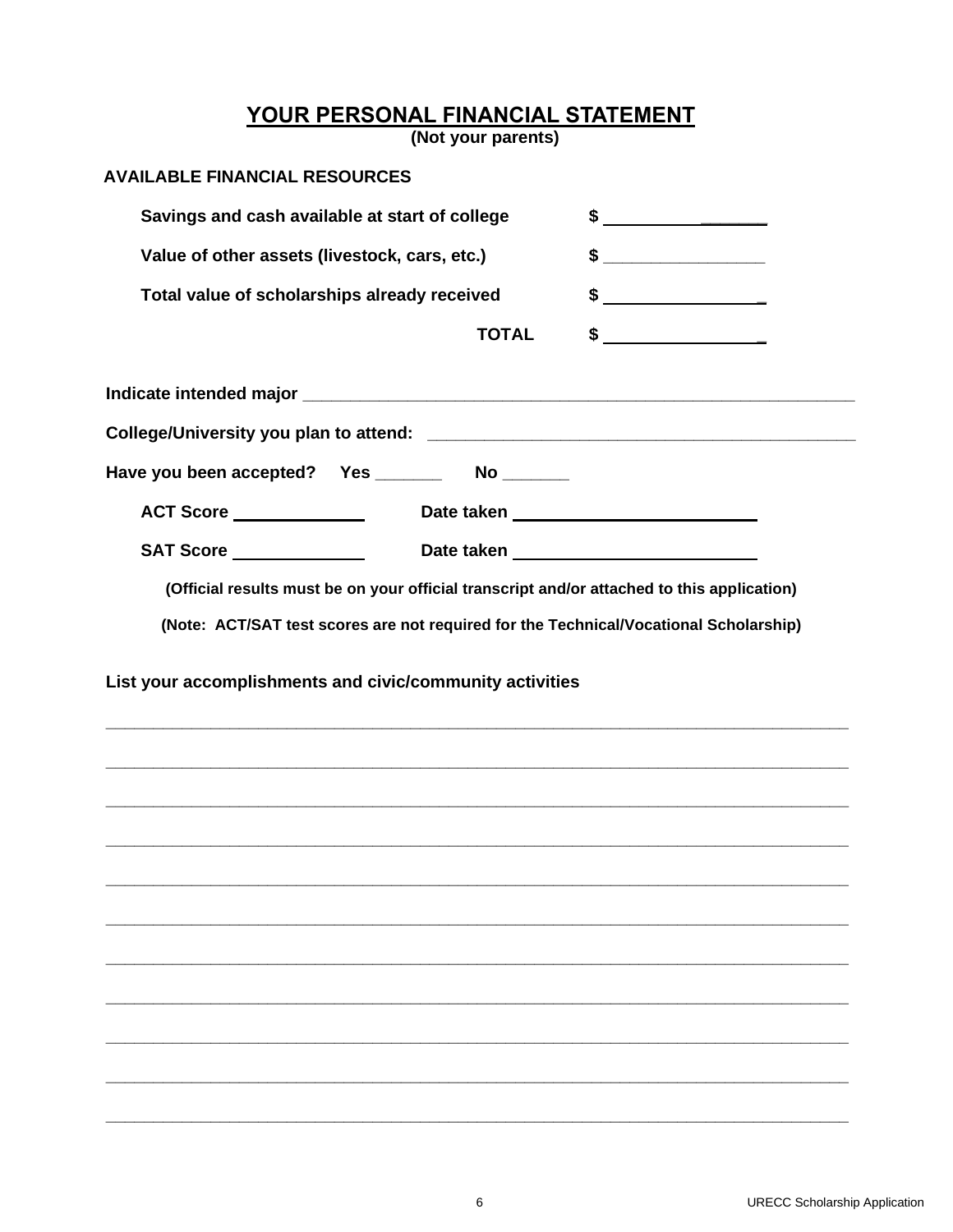In approximately 150 words, in your own handwriting below, please state "Why I am asking for financial help".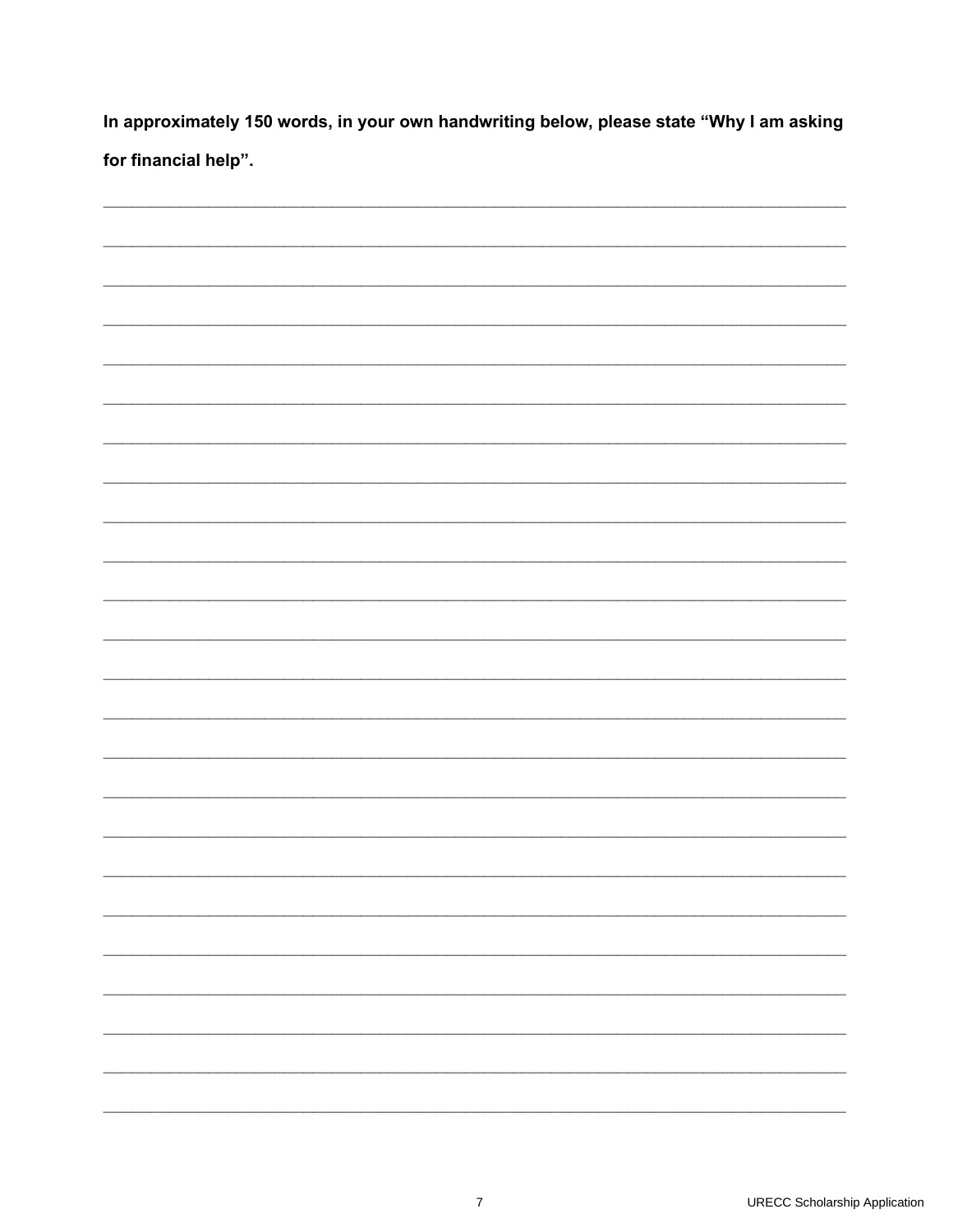| In approximately 150 words, in your own handwriting below, please state "Your Career Goals"<br>and any other factors you would like the committee to consider in determining your eligibility |  |  |
|-----------------------------------------------------------------------------------------------------------------------------------------------------------------------------------------------|--|--|
|                                                                                                                                                                                               |  |  |
|                                                                                                                                                                                               |  |  |
|                                                                                                                                                                                               |  |  |
|                                                                                                                                                                                               |  |  |
|                                                                                                                                                                                               |  |  |
|                                                                                                                                                                                               |  |  |
|                                                                                                                                                                                               |  |  |
|                                                                                                                                                                                               |  |  |
|                                                                                                                                                                                               |  |  |
|                                                                                                                                                                                               |  |  |
|                                                                                                                                                                                               |  |  |
|                                                                                                                                                                                               |  |  |
|                                                                                                                                                                                               |  |  |
|                                                                                                                                                                                               |  |  |
|                                                                                                                                                                                               |  |  |
|                                                                                                                                                                                               |  |  |
|                                                                                                                                                                                               |  |  |
|                                                                                                                                                                                               |  |  |
|                                                                                                                                                                                               |  |  |
|                                                                                                                                                                                               |  |  |
|                                                                                                                                                                                               |  |  |
|                                                                                                                                                                                               |  |  |
|                                                                                                                                                                                               |  |  |
|                                                                                                                                                                                               |  |  |
|                                                                                                                                                                                               |  |  |
|                                                                                                                                                                                               |  |  |
|                                                                                                                                                                                               |  |  |